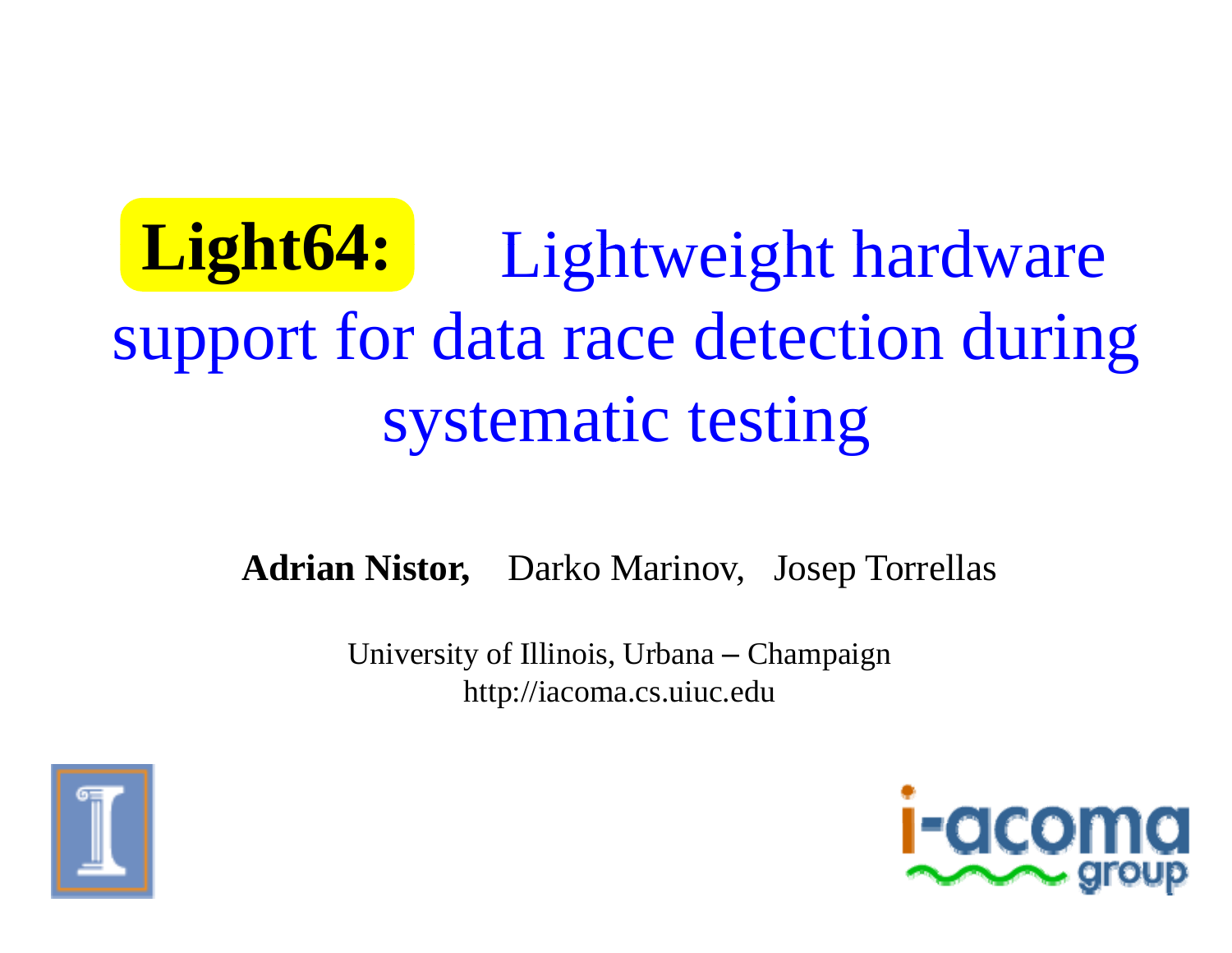### **Outline**

**Motivation nSystematic Testing** Light64 Evaluation Conclusion





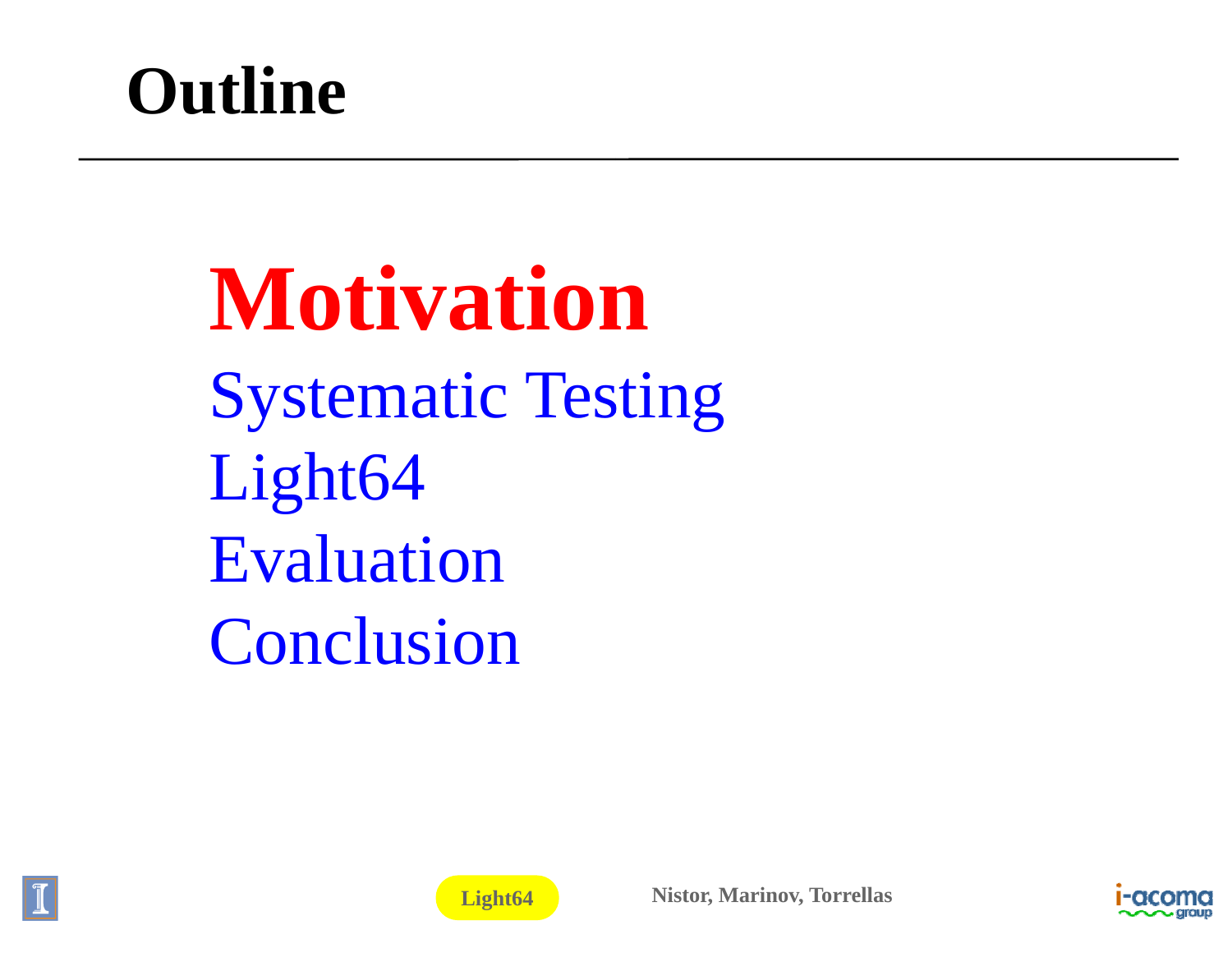#### Data Races

- Common concurrency bug
- Difficult to detect
- ●Cause unexpected crashes e ven in code that is well tested
- Example:

$$
X == 0
$$
  
Thread  
Three



Depending on the run:  $X = 2$  or  $X = 1$ 



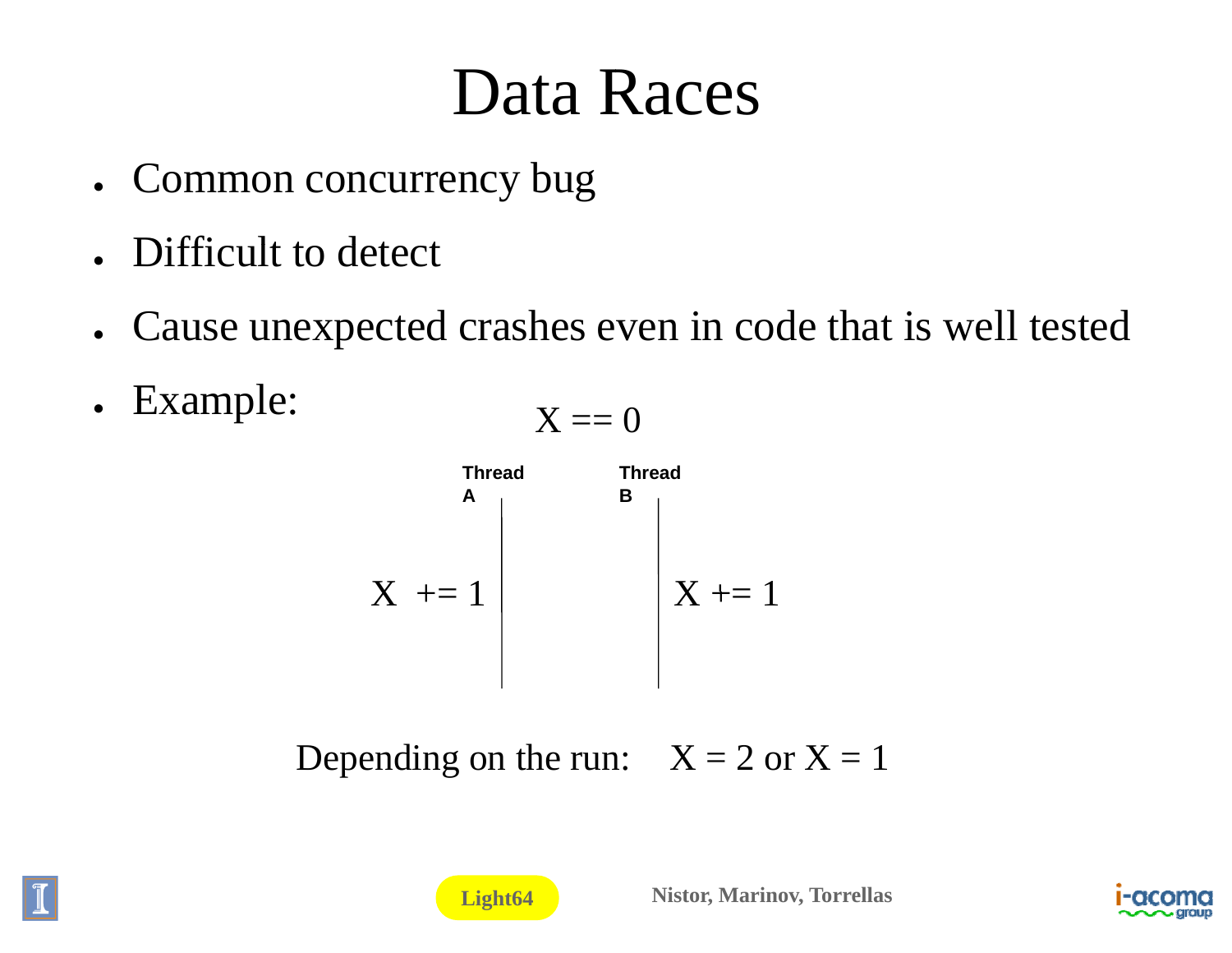

#### **Light64**: new data race detection technique

|                                | Software   | Light64   | Hardware            |
|--------------------------------|------------|-----------|---------------------|
| <b>Hardware</b><br>requirement | none       | 64 bits   | <b>72-400 Kbits</b> |
| <b>Execution</b><br>overhead   | <b>8 X</b> | $1 - 37%$ | 0.5%                |

#### **NO** false positives Detects 96% of races





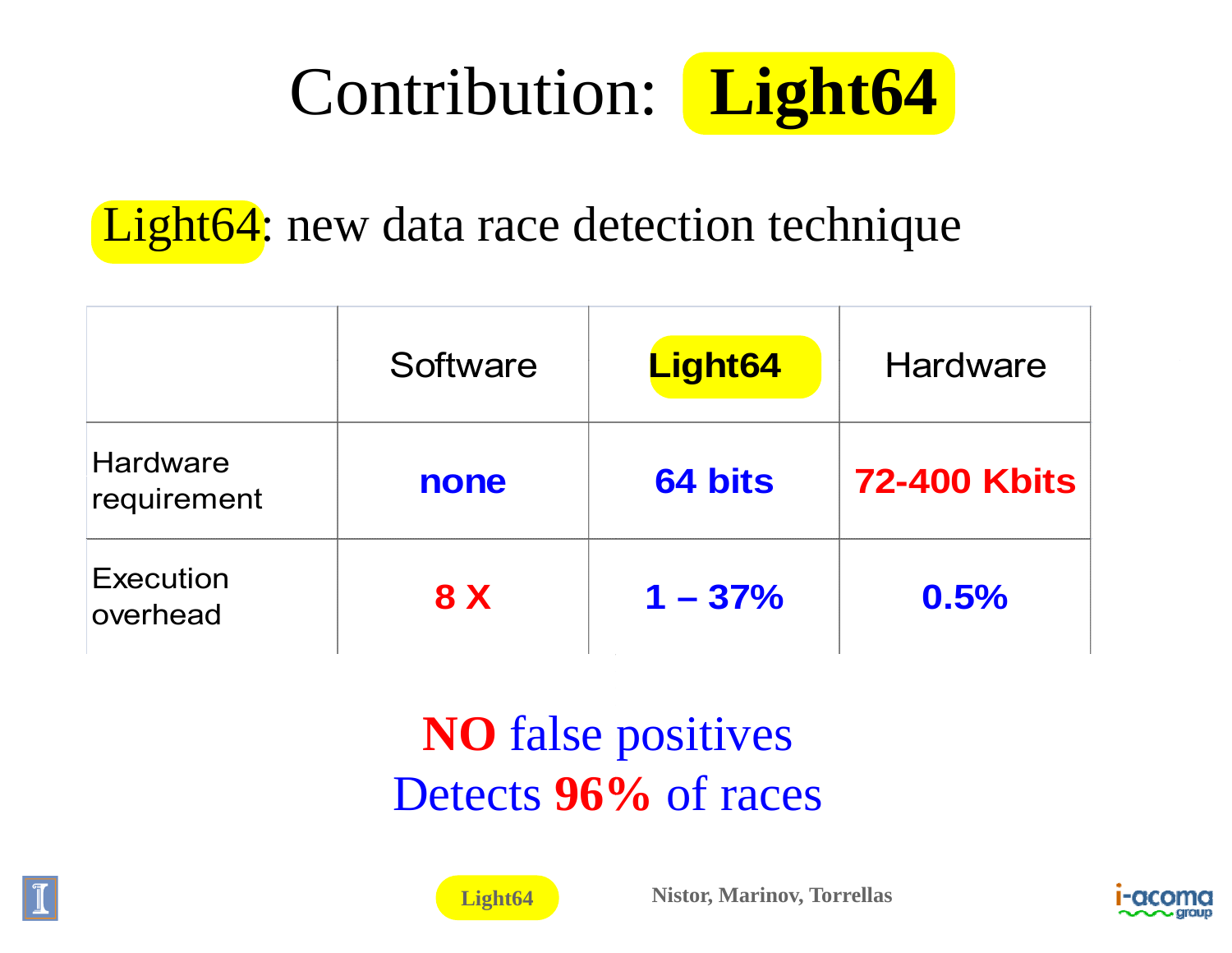## **Outline**

Motivation **Systematic Testing** Light64 Evaluation Conclusion





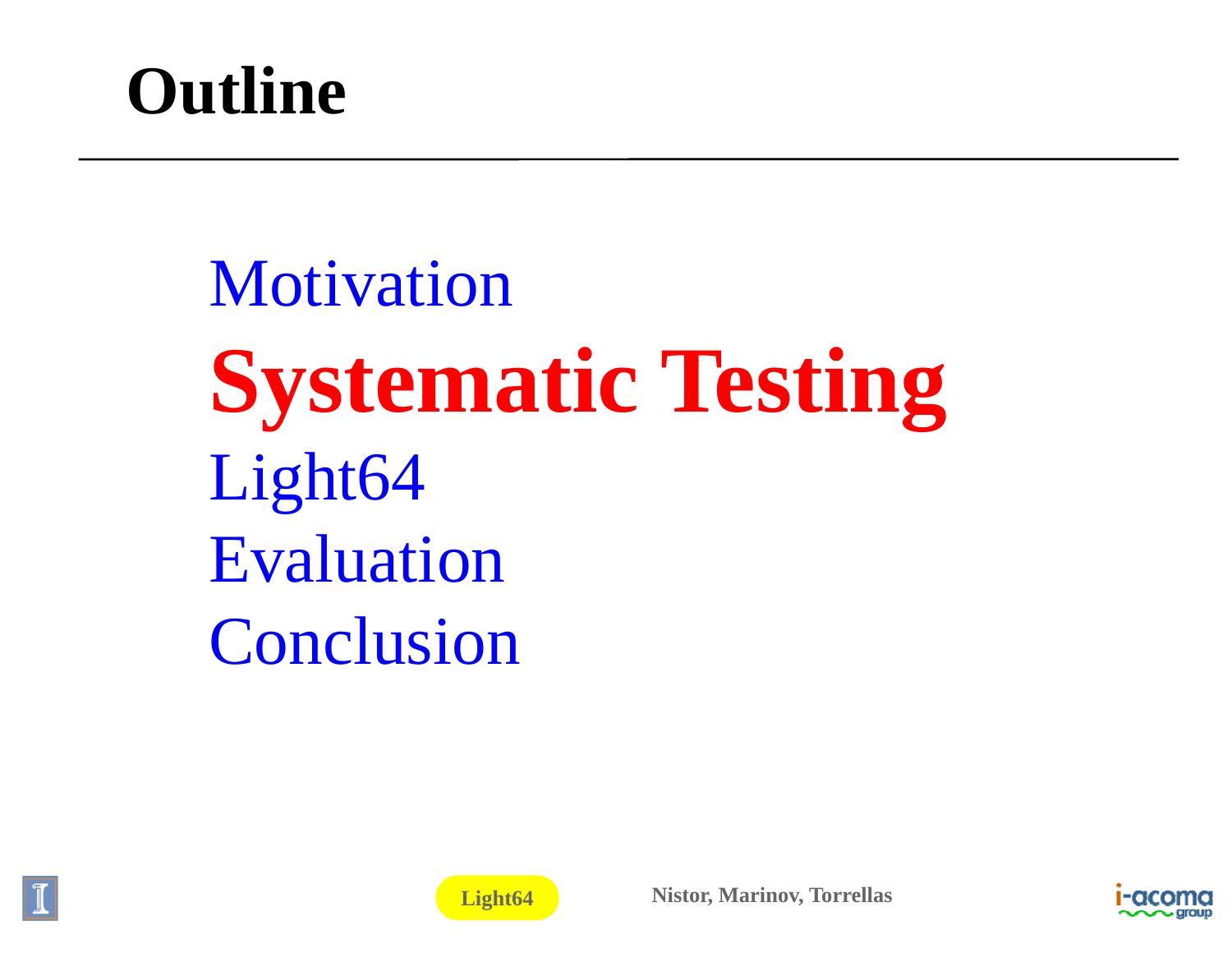# Systematic Testing

- ●• To detect bugs, we need high test coverage
- ●• Very important in parallel programs
	- One input, many thread interleavings
- Systematic testing
	- Systematically execute many thread interleavings
	- Example: CHESS (used by Microsoft testers)
- ●Systematic testers include data a race detection
- ● Turned **off by default**
	- Due to high runtime overhead
- ●
- **Light64:** Overhead low enough to be **always ON**



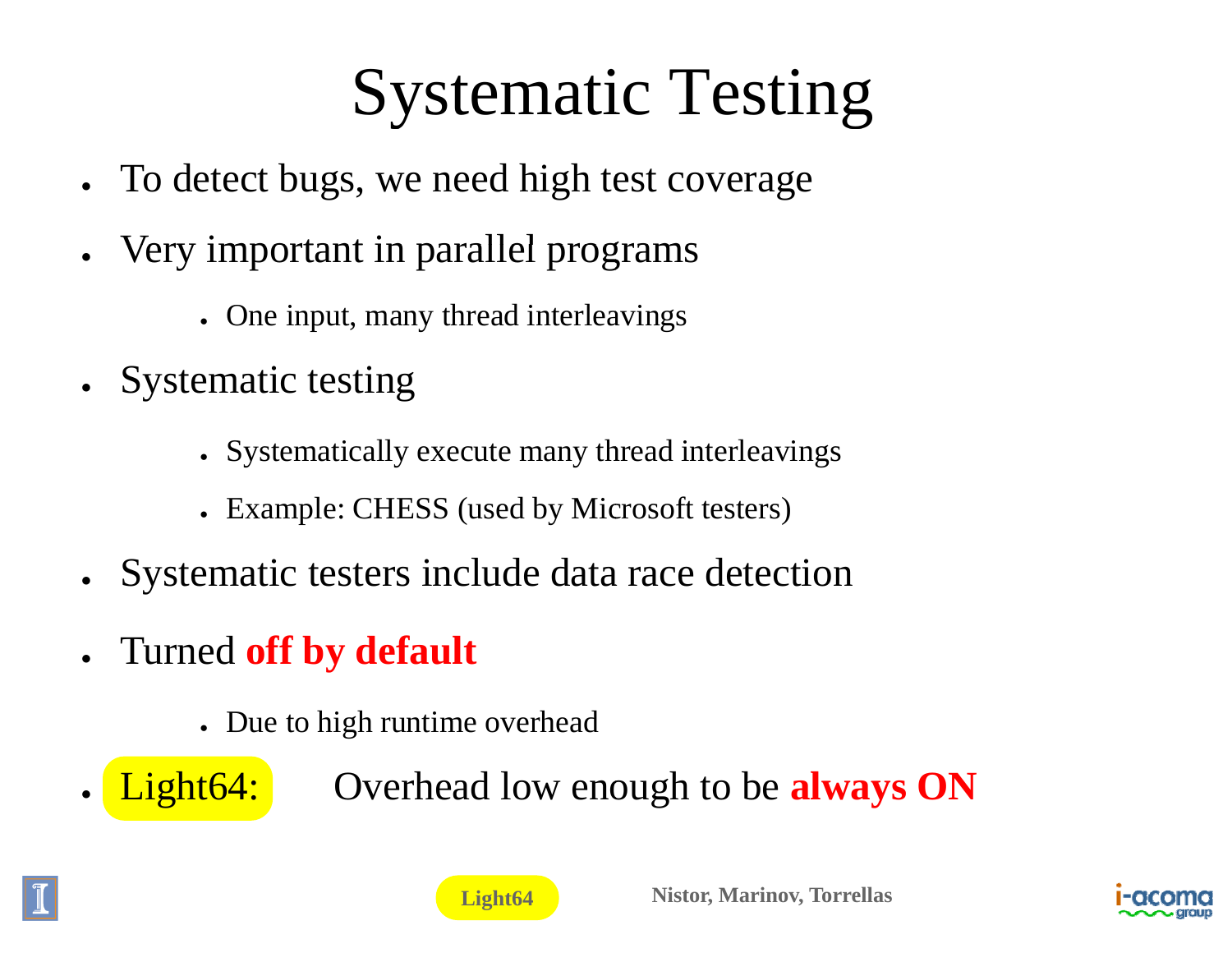## How Systematic Testing Works





**Light64**

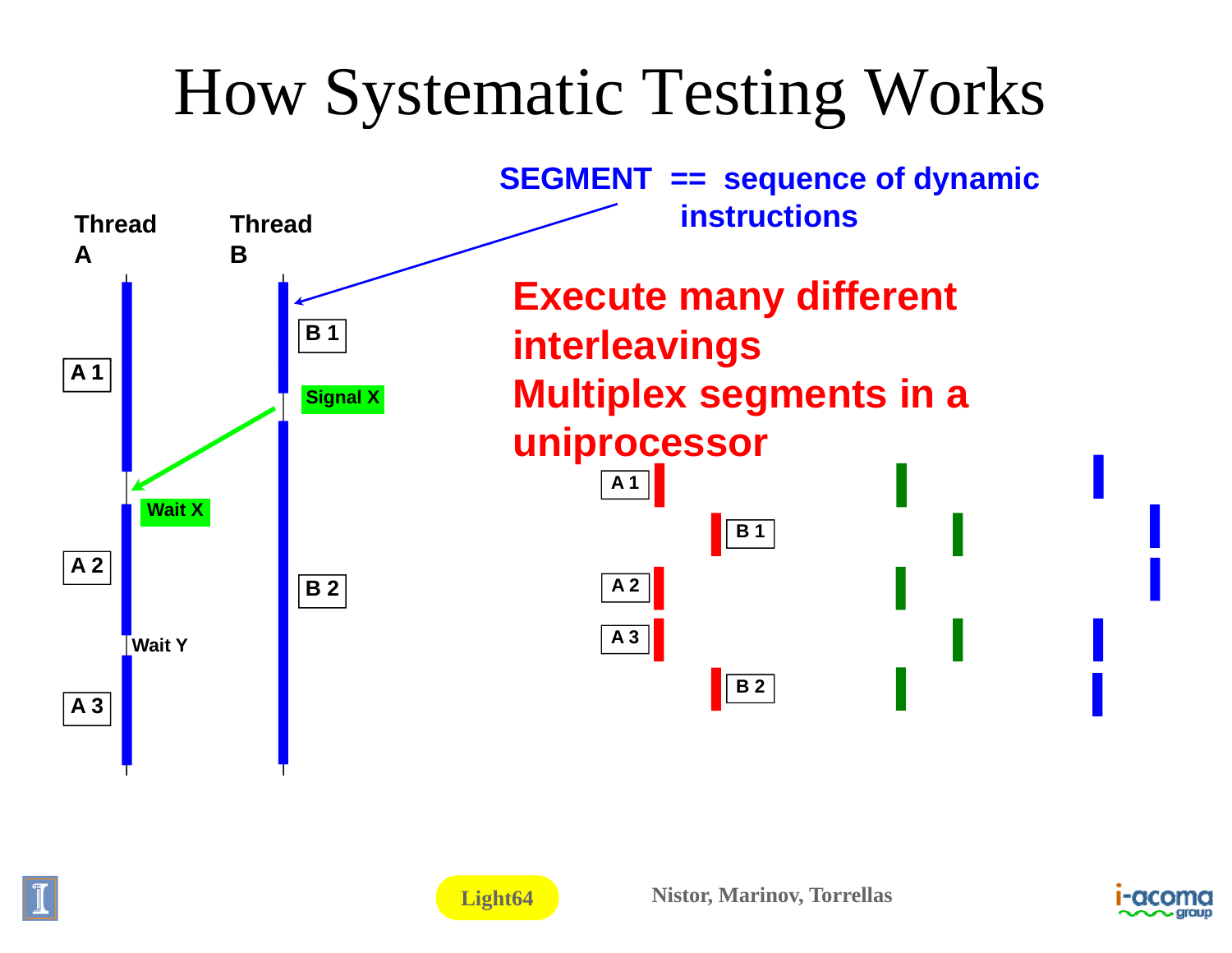## **Outline**

Motivation **Systematic Testing Light64** Evaluation Conclusion





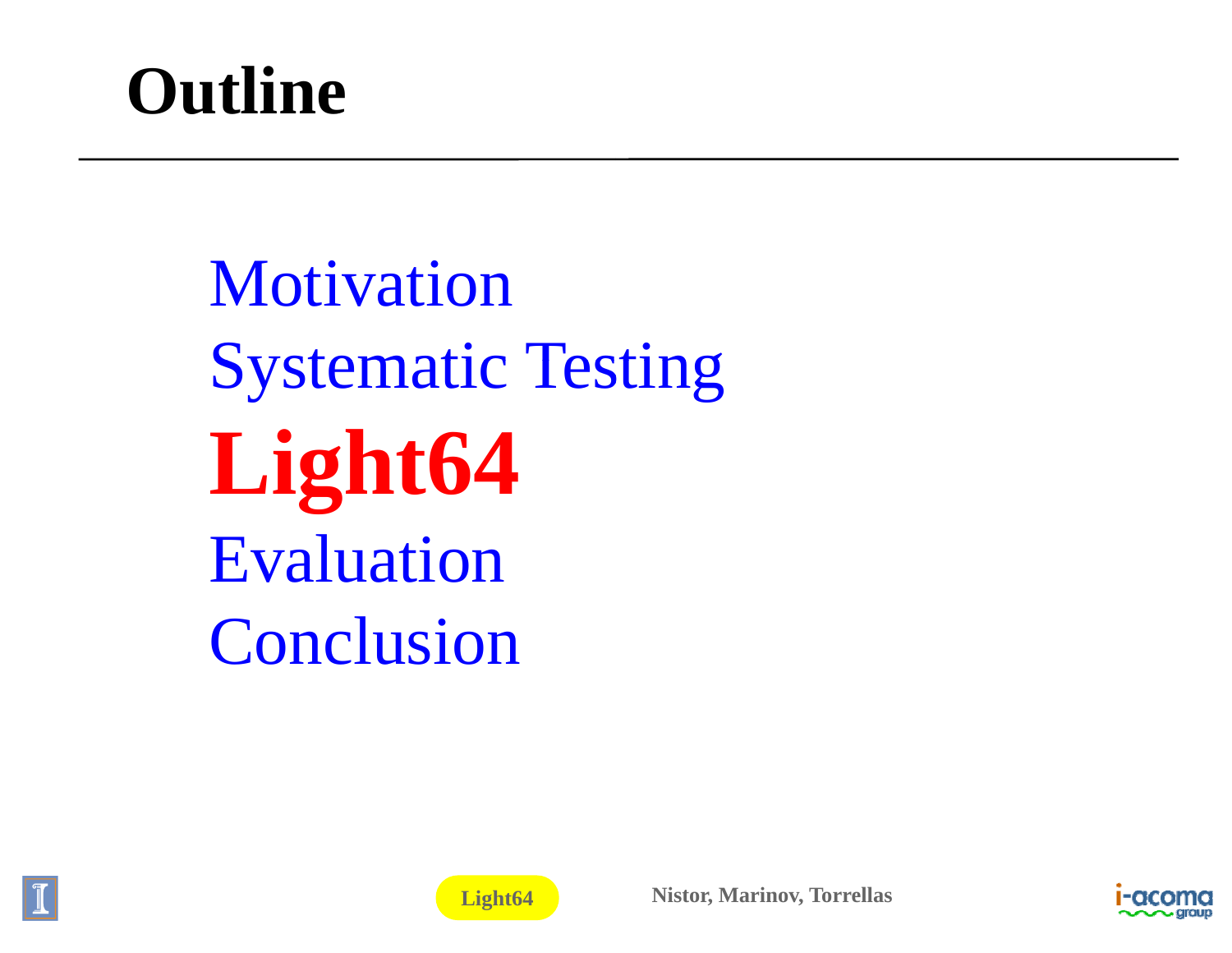#### Exam mple



**Race on X: because accesses to X are not ordered by synchronization** 





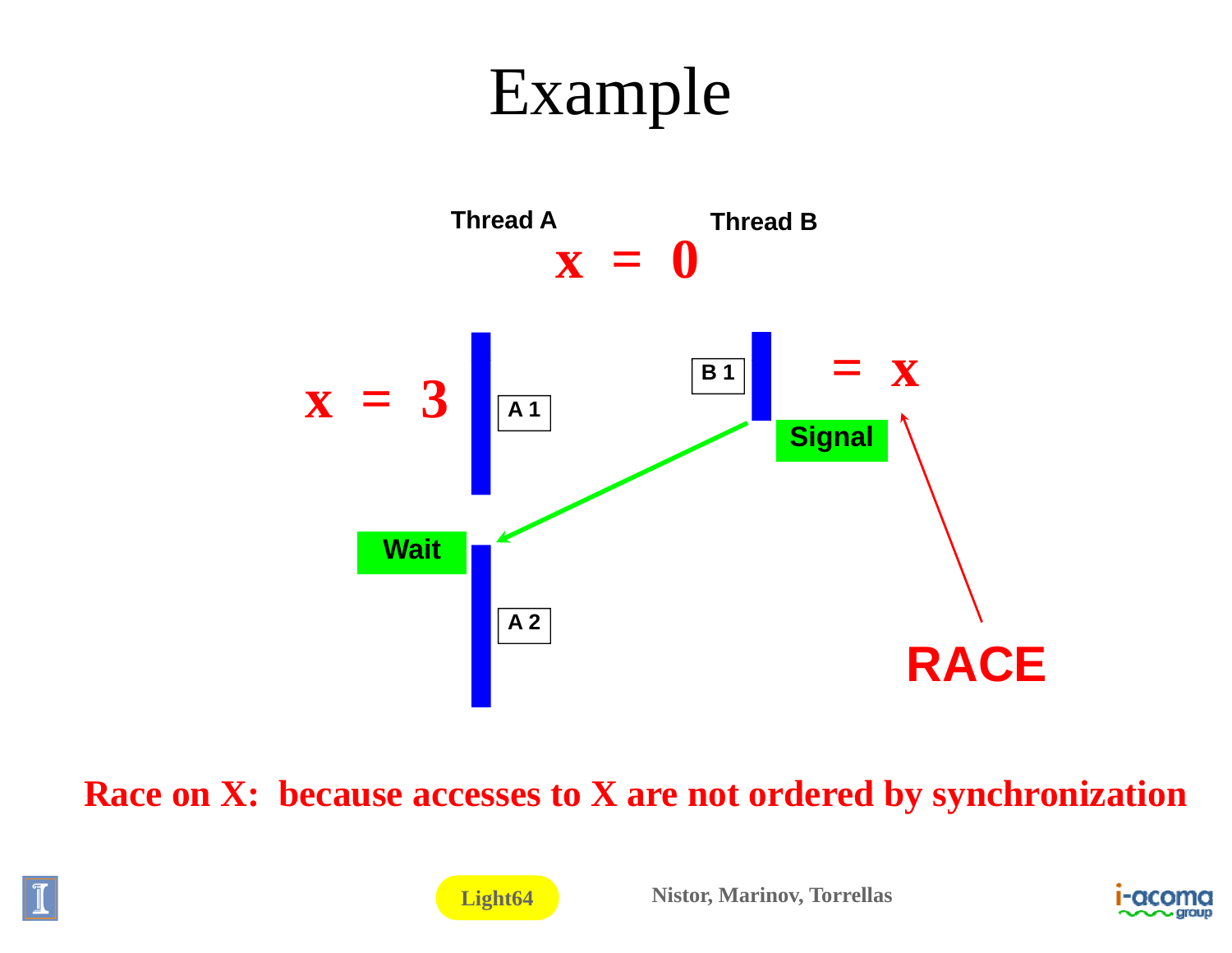

#### The Idea

Perform two executions flipping the unordered segments





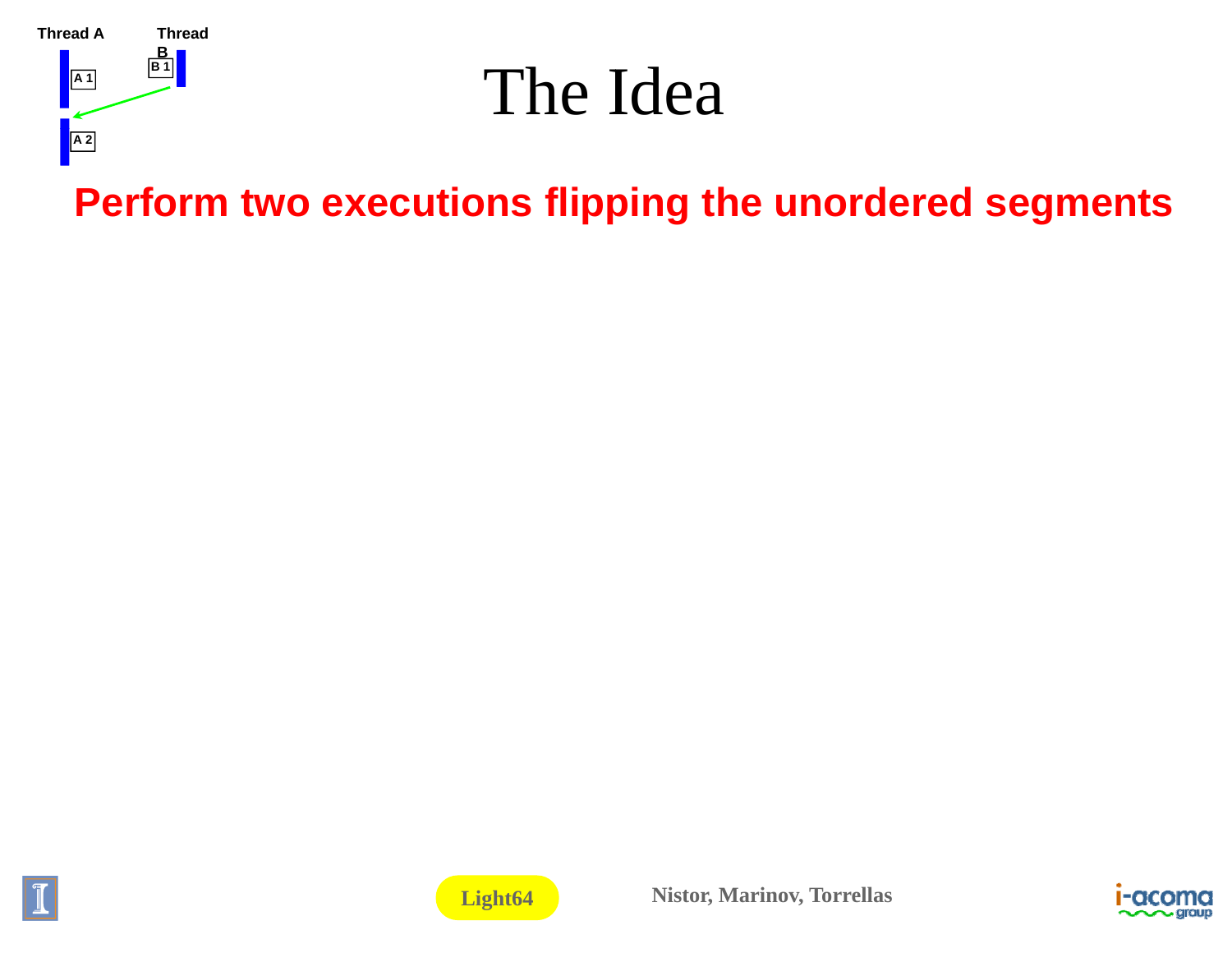





Light64

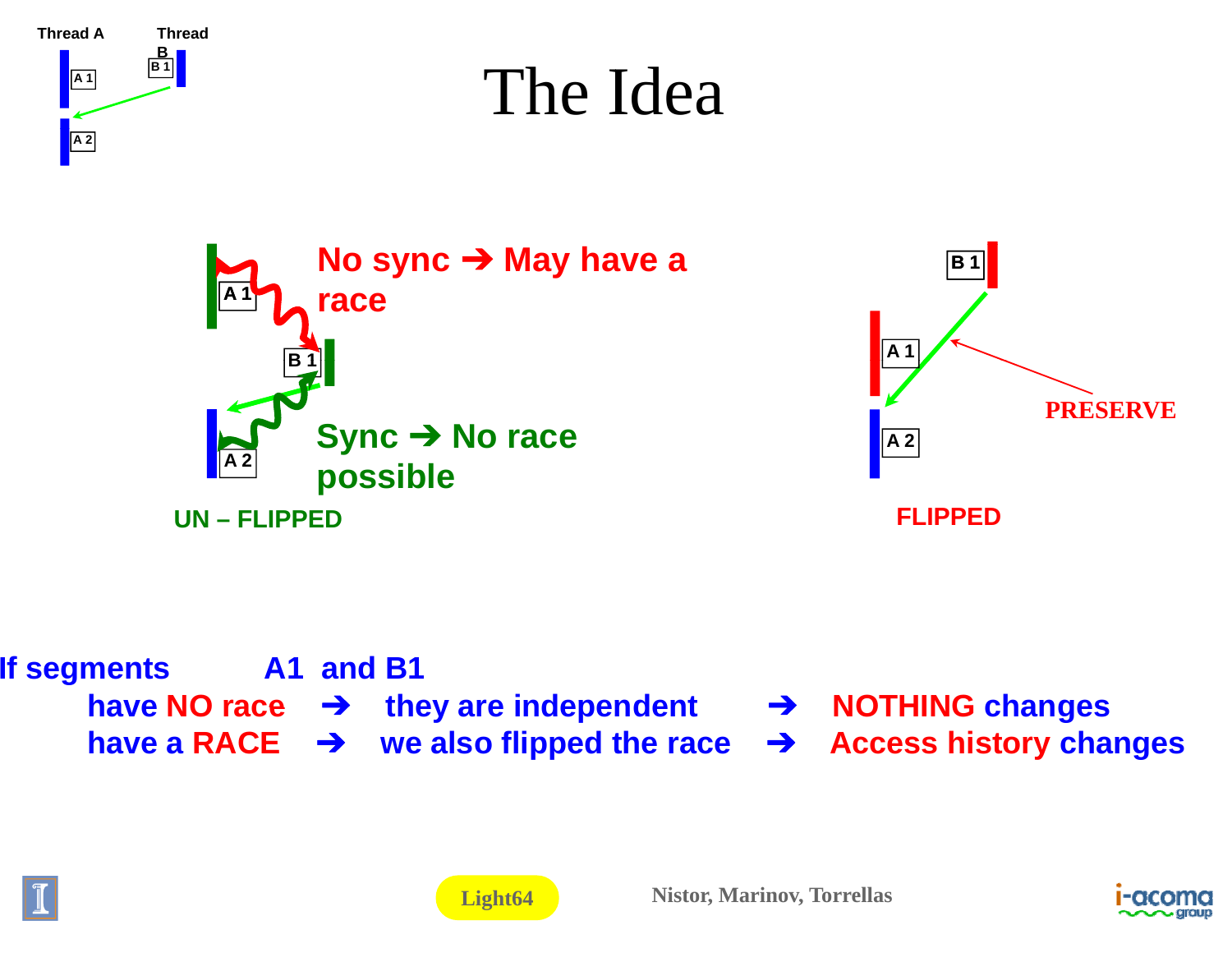





Light64

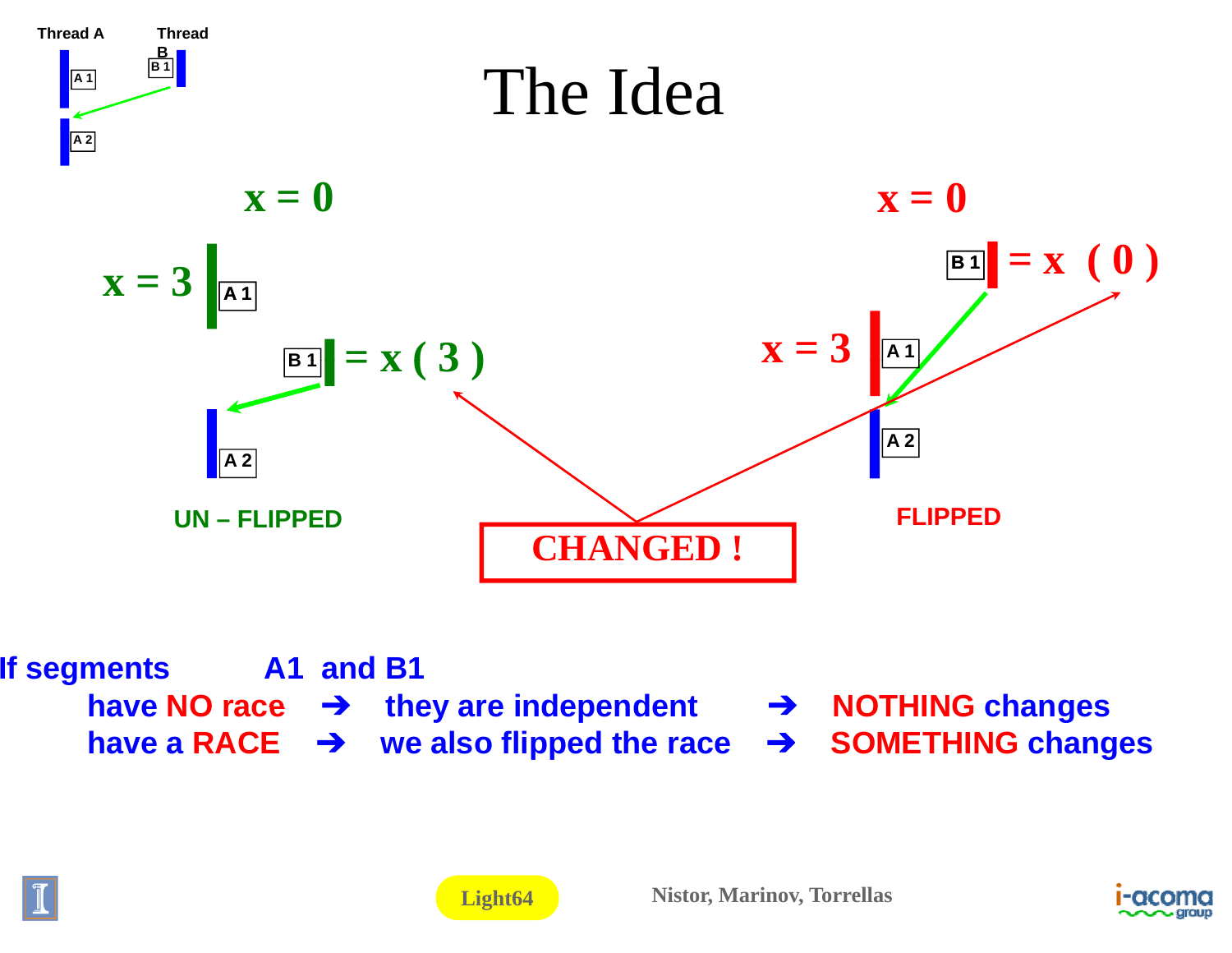### Overview

- Use two different executions
- Same synchronization order
	- If change  $\rightarrow$ race know for sure there is a
	- No change  $\rightarrow$ highly probable no race





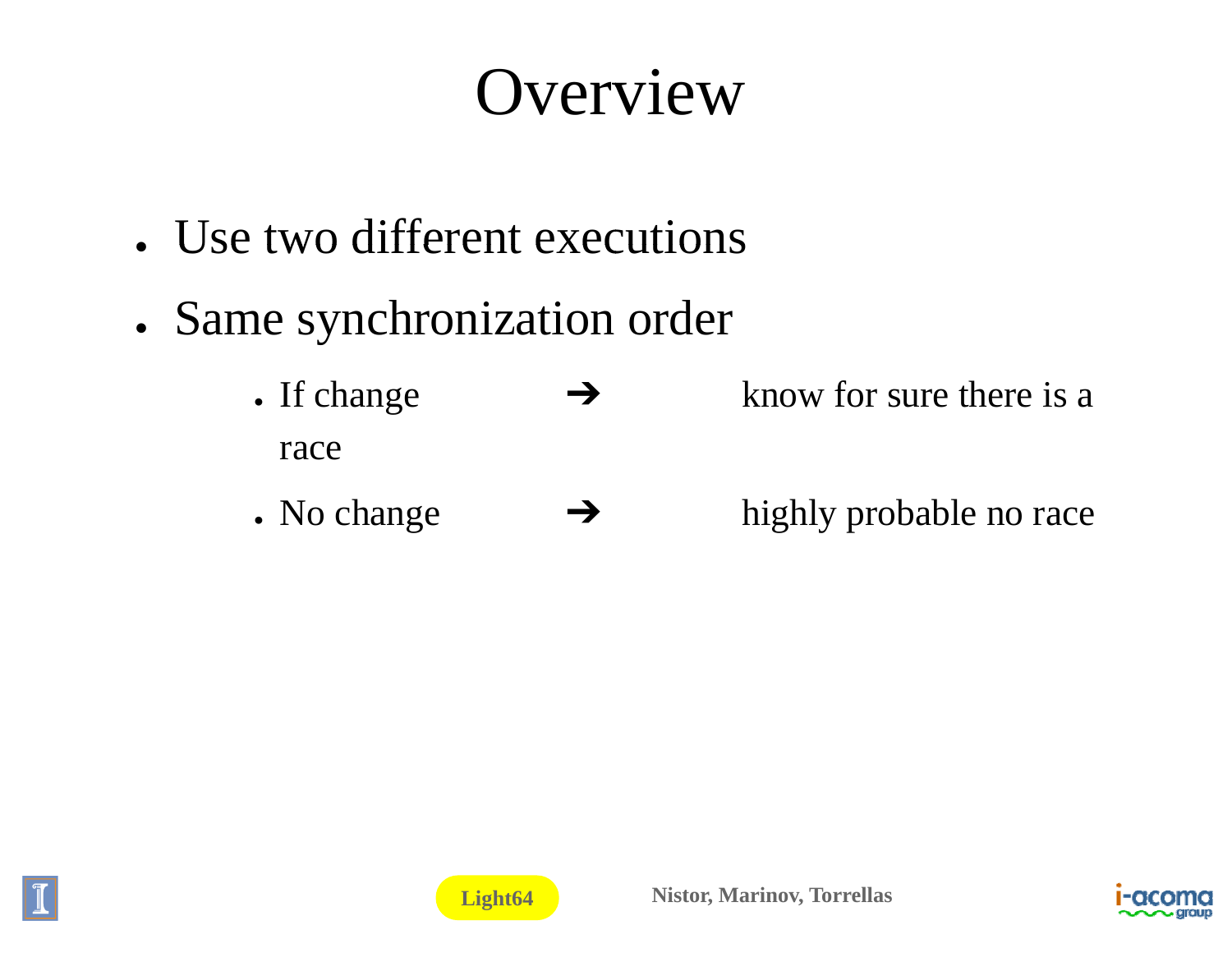

- Detect if races exist
	- Fast, over all thread interleavings executed by the tester
	- Issues
		- How to detect deviations (e.g. from 0 to 3)  $\rightarrow$  HW hash
		- How to flip the segments with low overhead

 ➔SW

- $\blacksquare$  Pin point races
	- Slow, classic data race detection algorithm
	- Only if there are races
	- Only for the racy interleavings
	- Optimization: only for selected racy interleavings



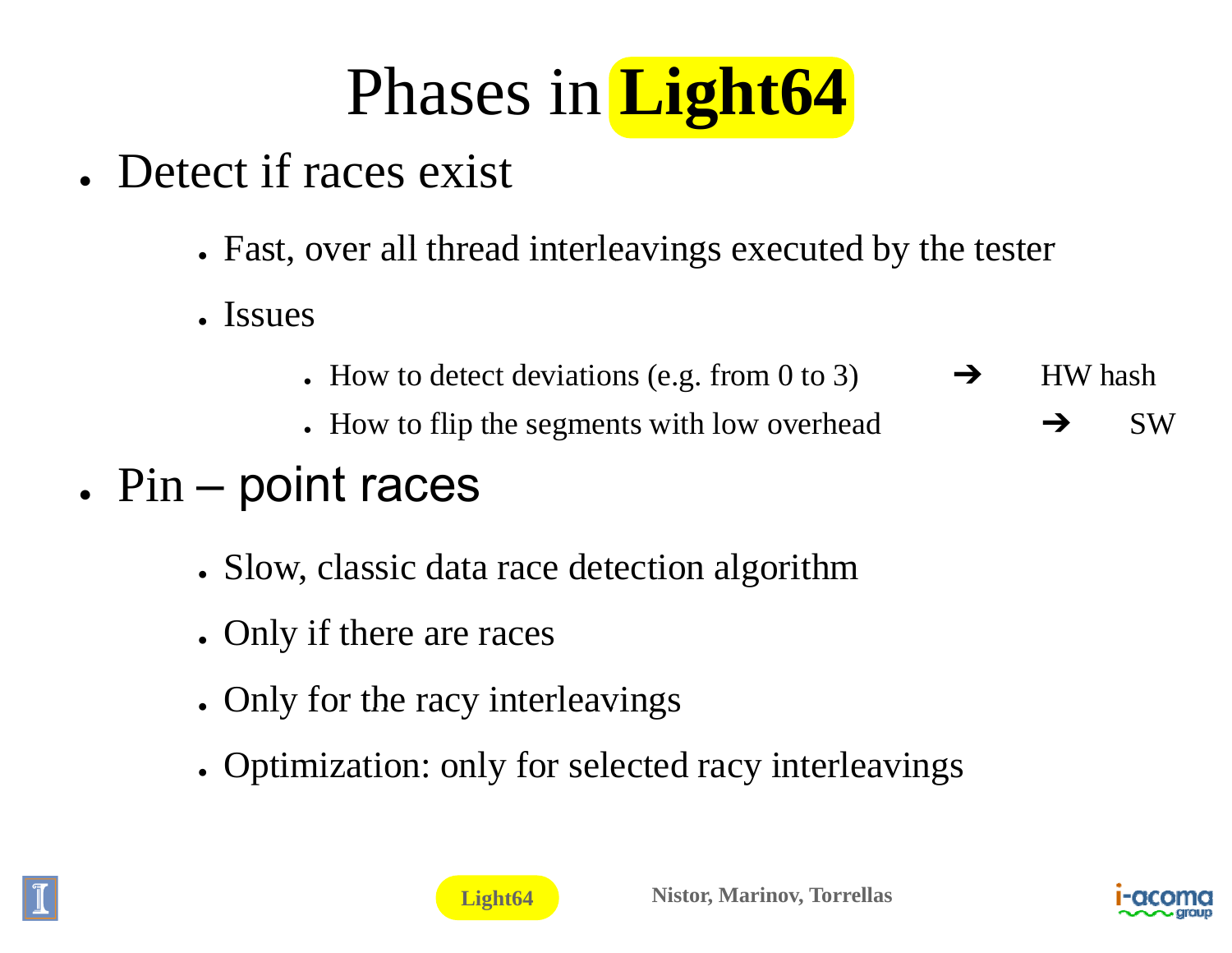## Detecting D Deviations

- Per thread: hash all the values read from memory on-the-fly
- $\bullet$ • Compare hashes of two executions with same sync order
	- Different hashes  $\rightarrow$ know for sure there is a race
	- Identical hashes  $\rightarrow$ high probability no race





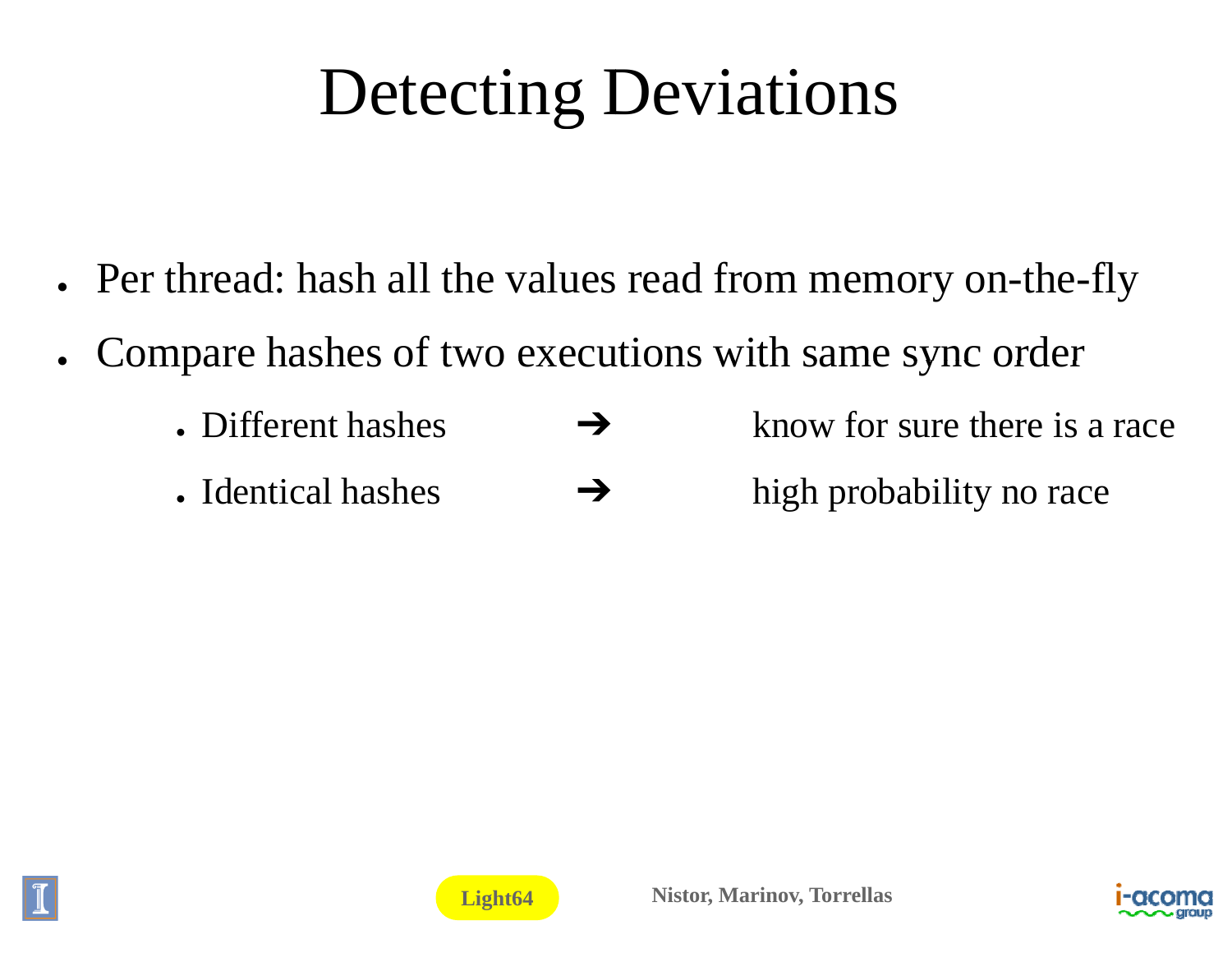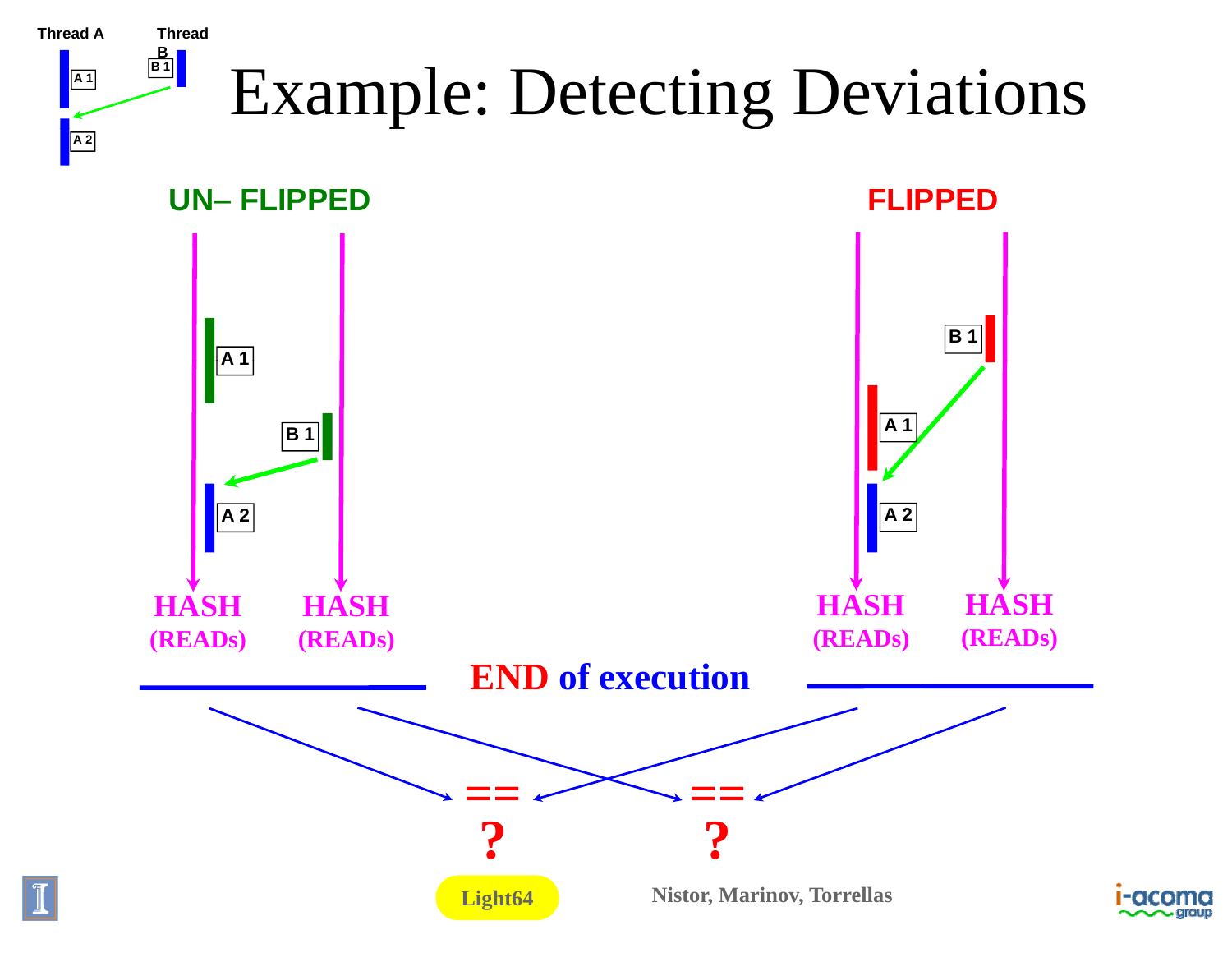

64 bit register **Head of Accumulates values read from memory ROB** 



Light64

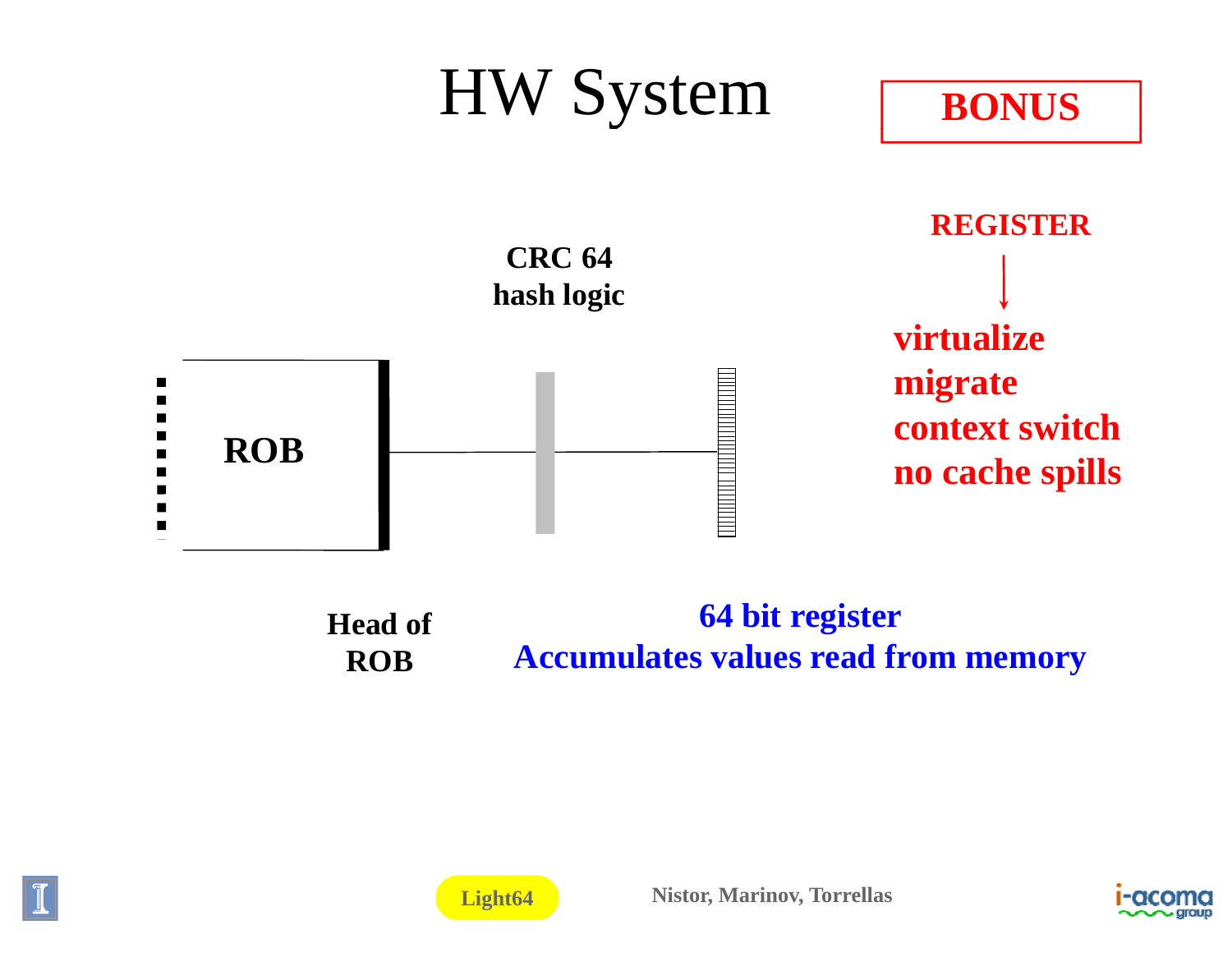### Flip with Low Overhead







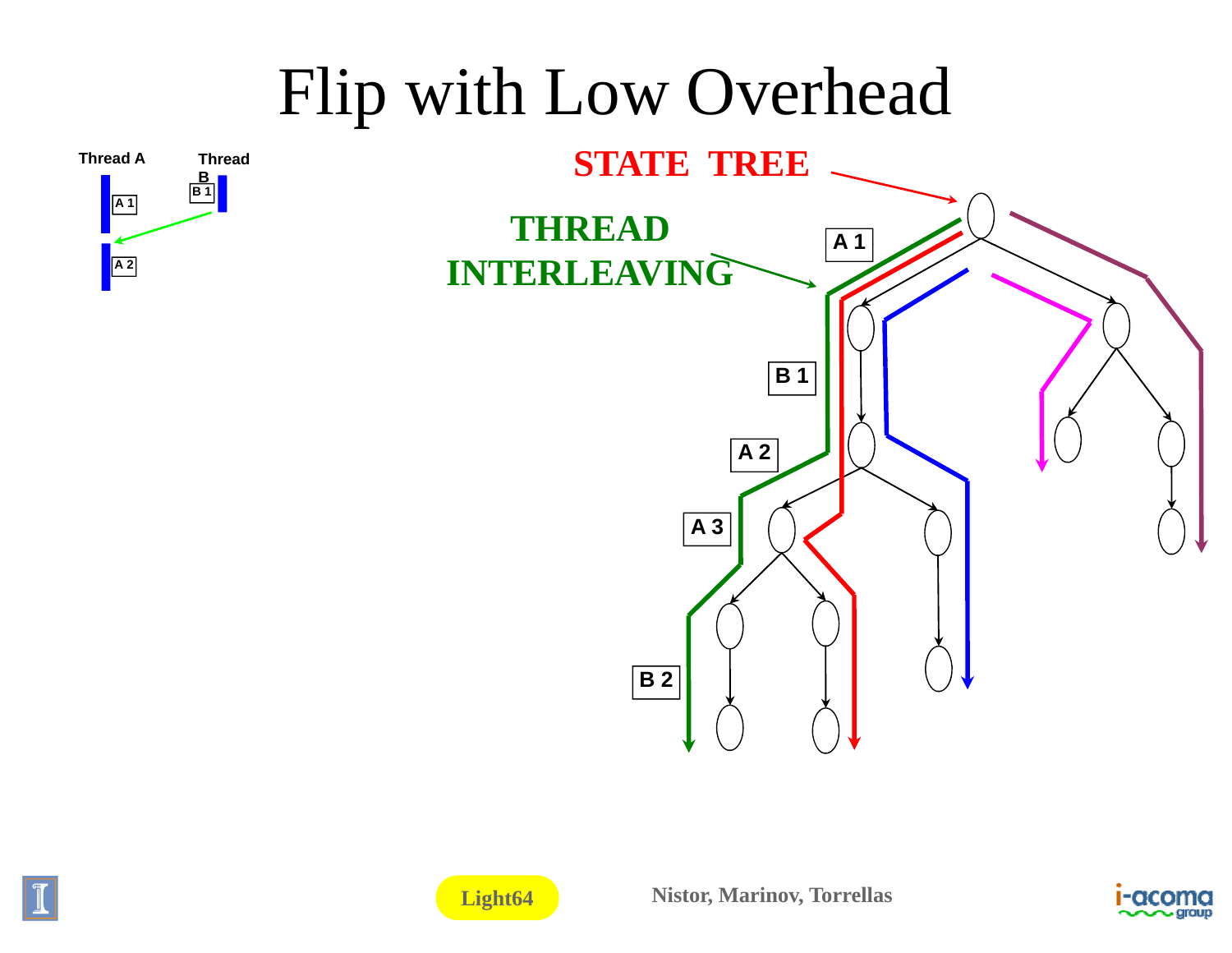#### Flip with Low Overhead









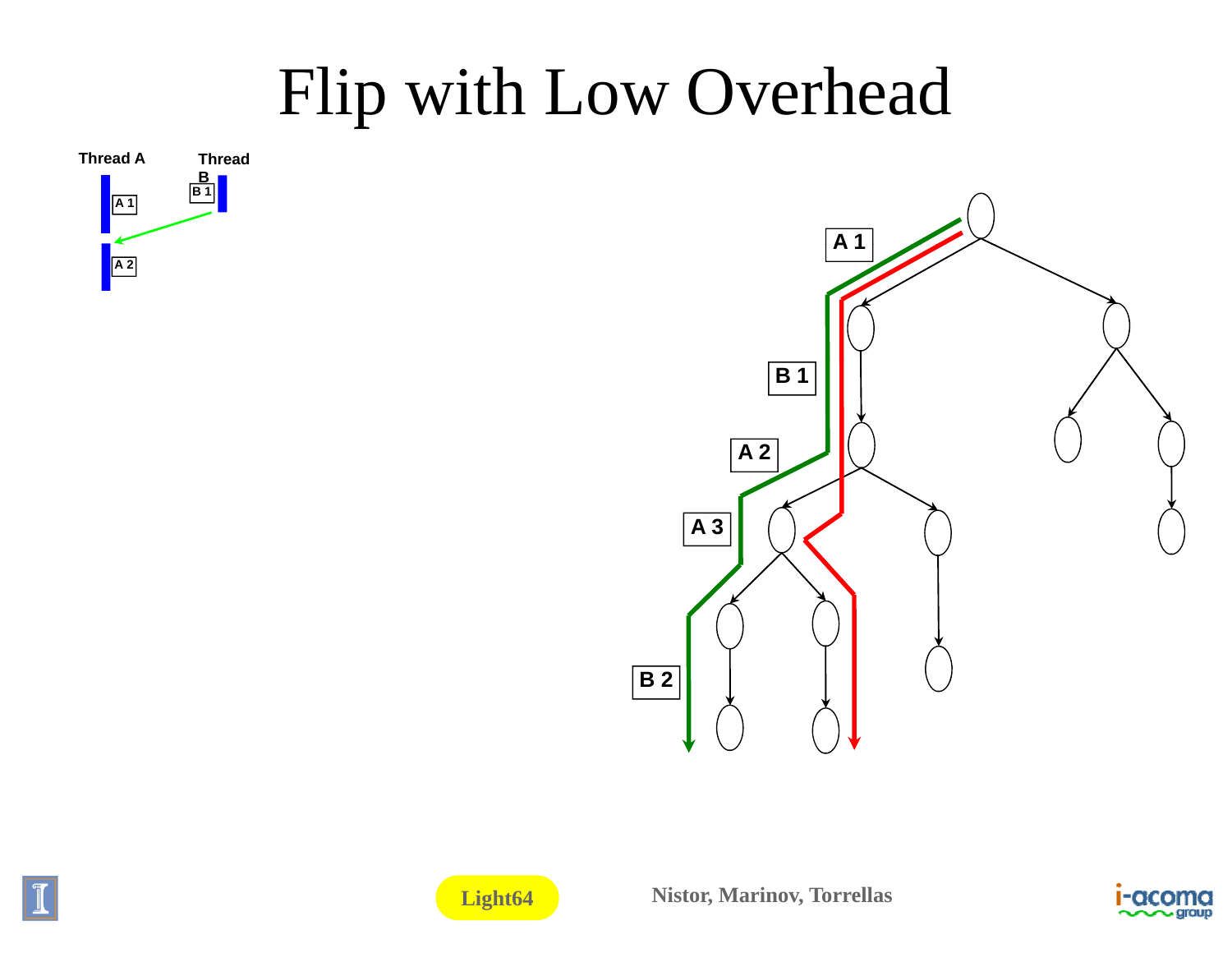### Flip with Low Overhead



**Piggy-back on Systematic Testing primitives to reduce overhead** Some synchronization orders are executed multiple times



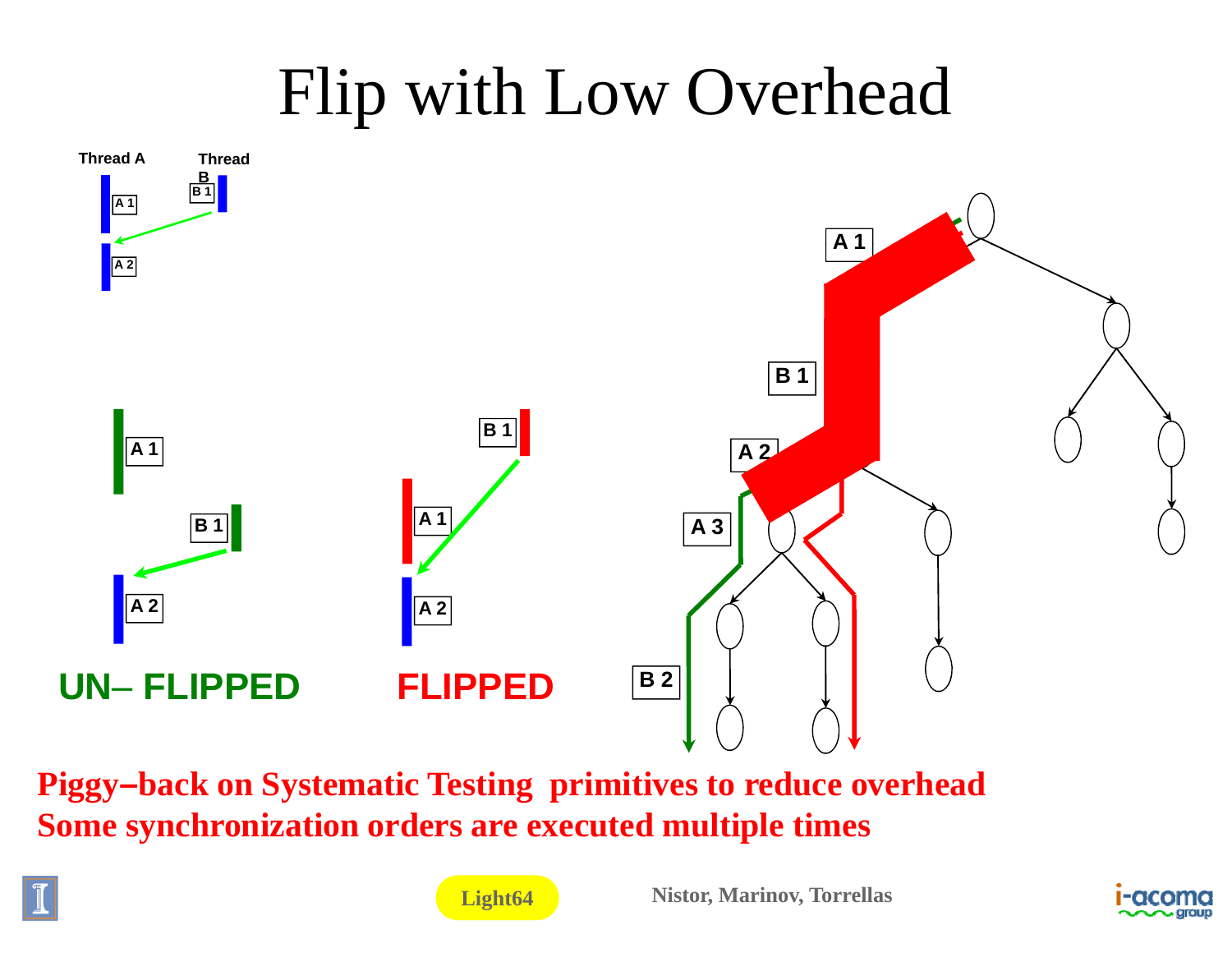## **Outline**

Motivation **Systematic Testing** Light64 **Evaluatio n**Conclusion



**Light64**

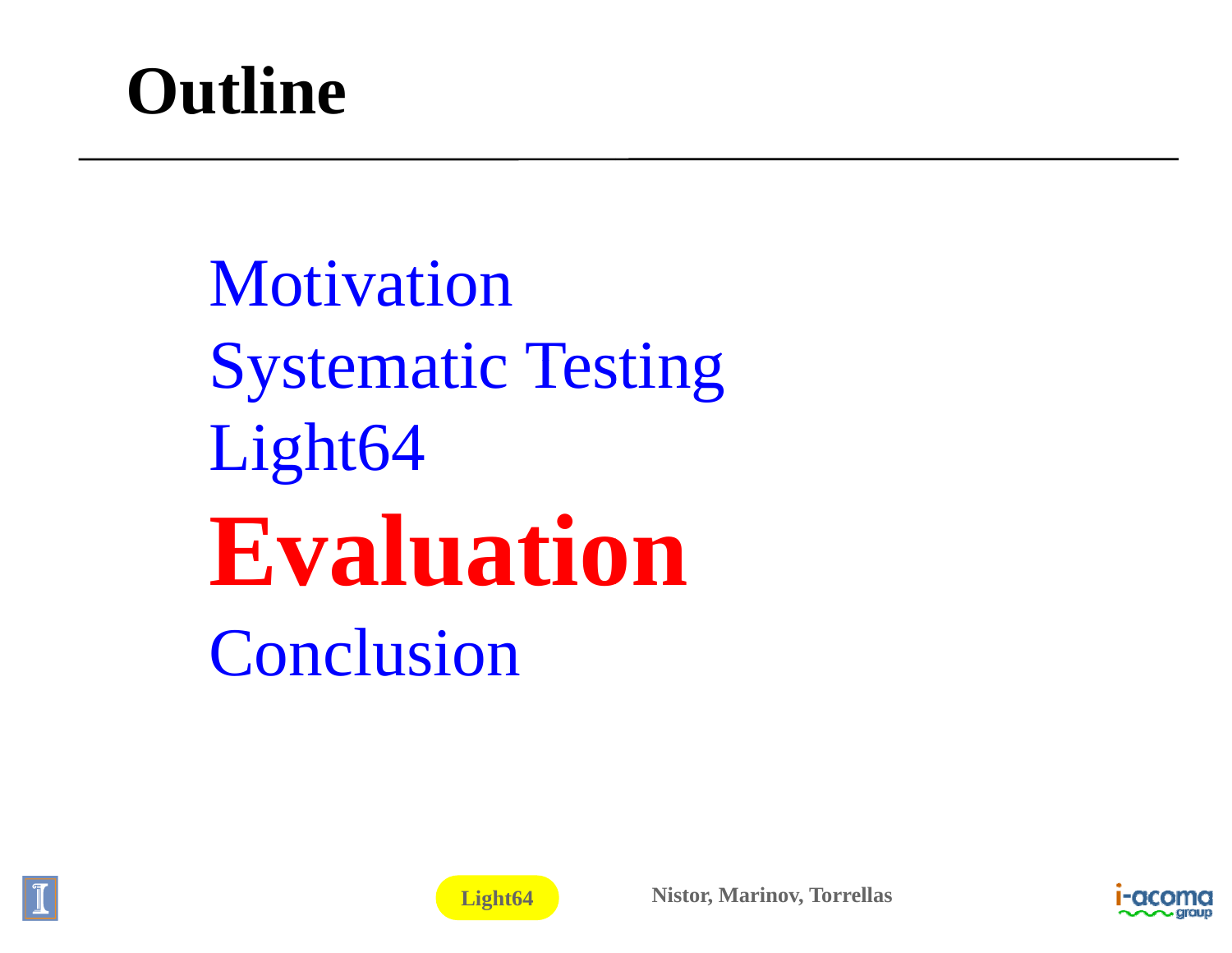# Experimental Setup

- Developed systematic tester in the lines of CHESS
- ●• Tested all SPLASH-2 applications
- ●Run with 2 and 4 threads
- Execution overhead
	- Compare to a systematic tester with no race detection: Plain
- Accuracy
	- Compare to a systematic tester running a SW precise race detector
- Propose two Light64 versions:
	- . Active: OSe two L1ght64 vers10ns:<br>• **Active:** Aggressive flipping for high coverage
	- . Passive: **Passive:** Modest flipping for minimum overhead





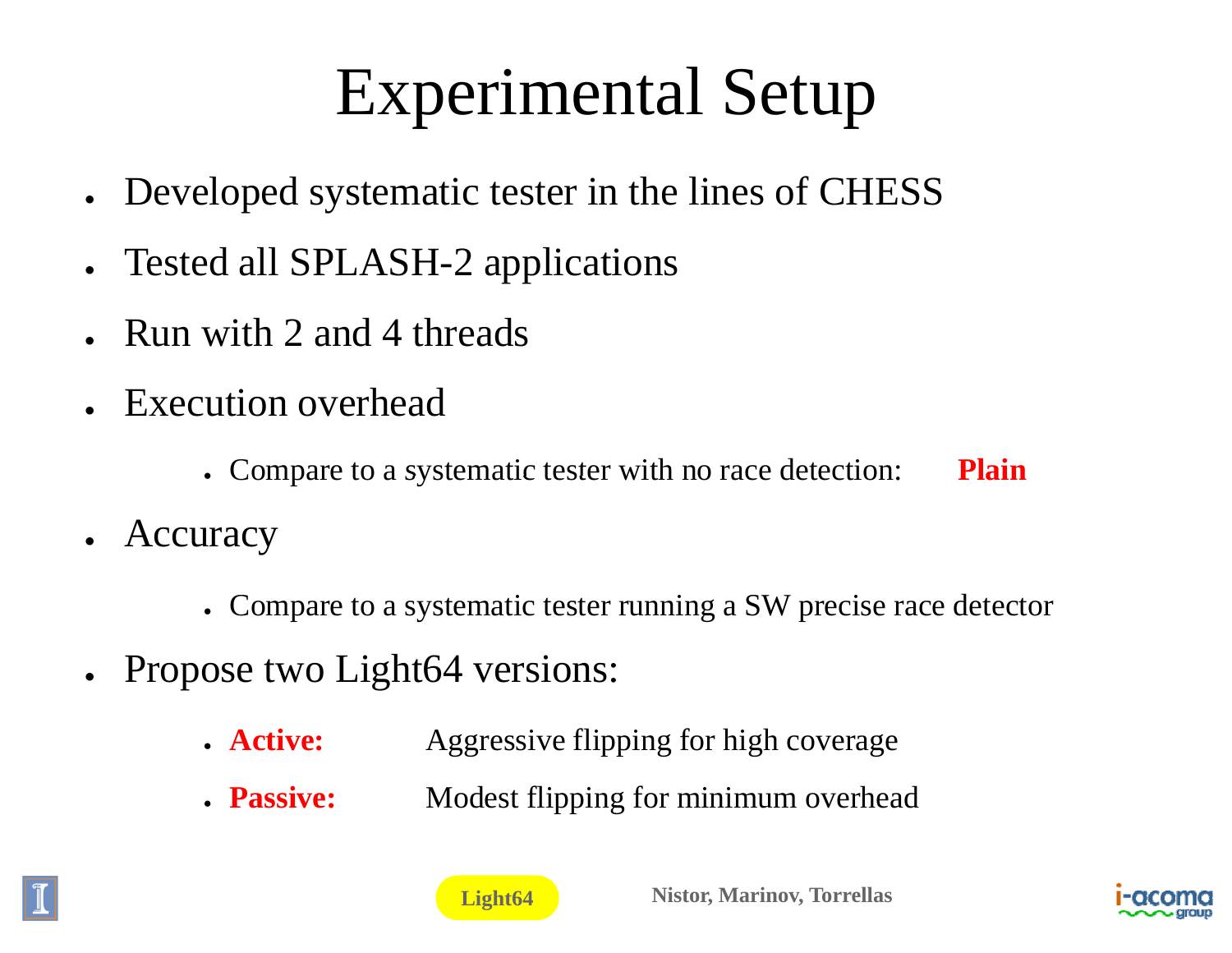## Execution Overhead (4 threads)



• Tradeoff execution overhead vs detection accuracy

**Light64**

- Active: 37% overhead,
- Passive: 2 % overhead,
- SW only: 8 X overhead,

96% races detected

89% races detected

100% races detected

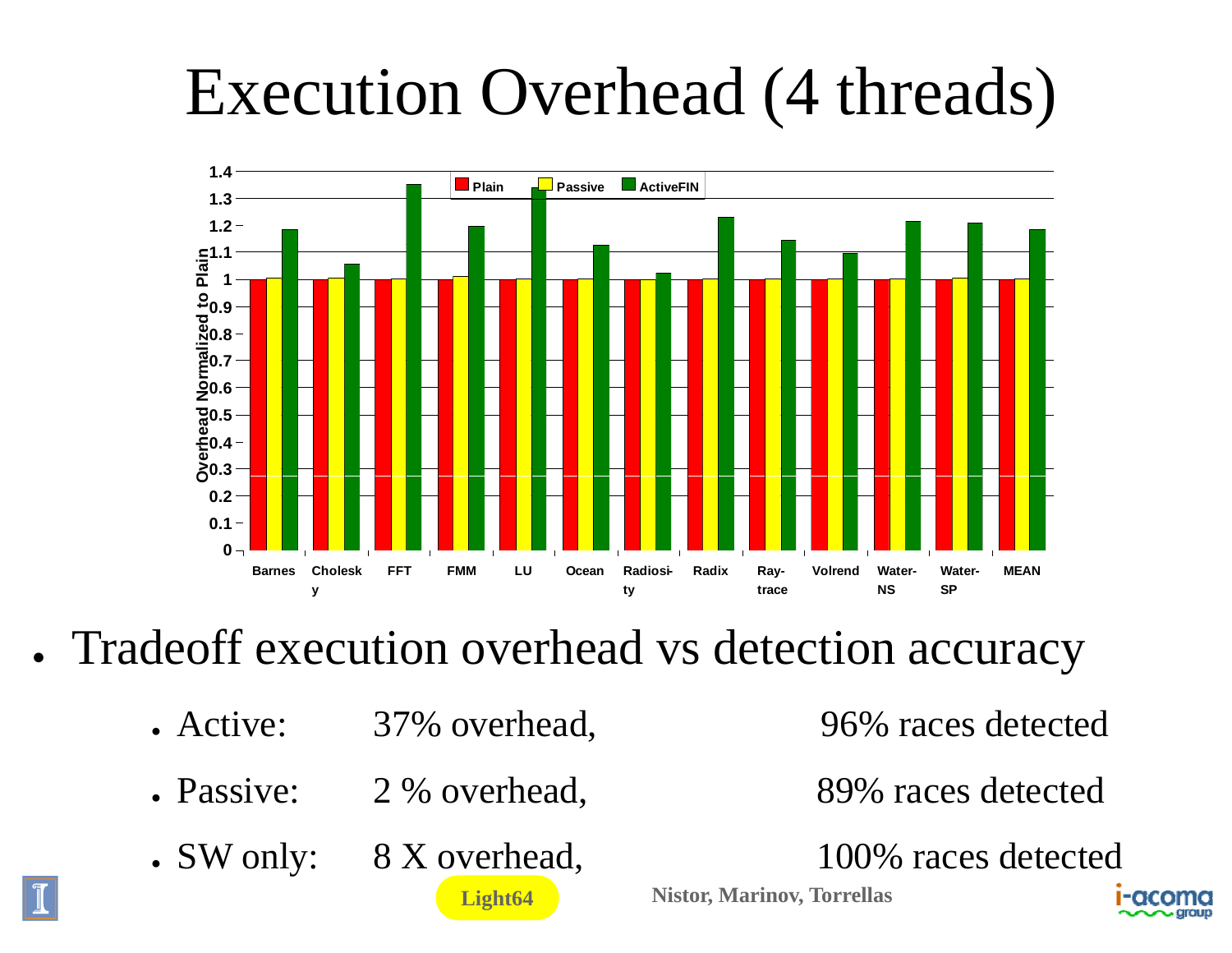## Detection Accuracy (4 threads)



Average race detection accuracy: 96 %

me · group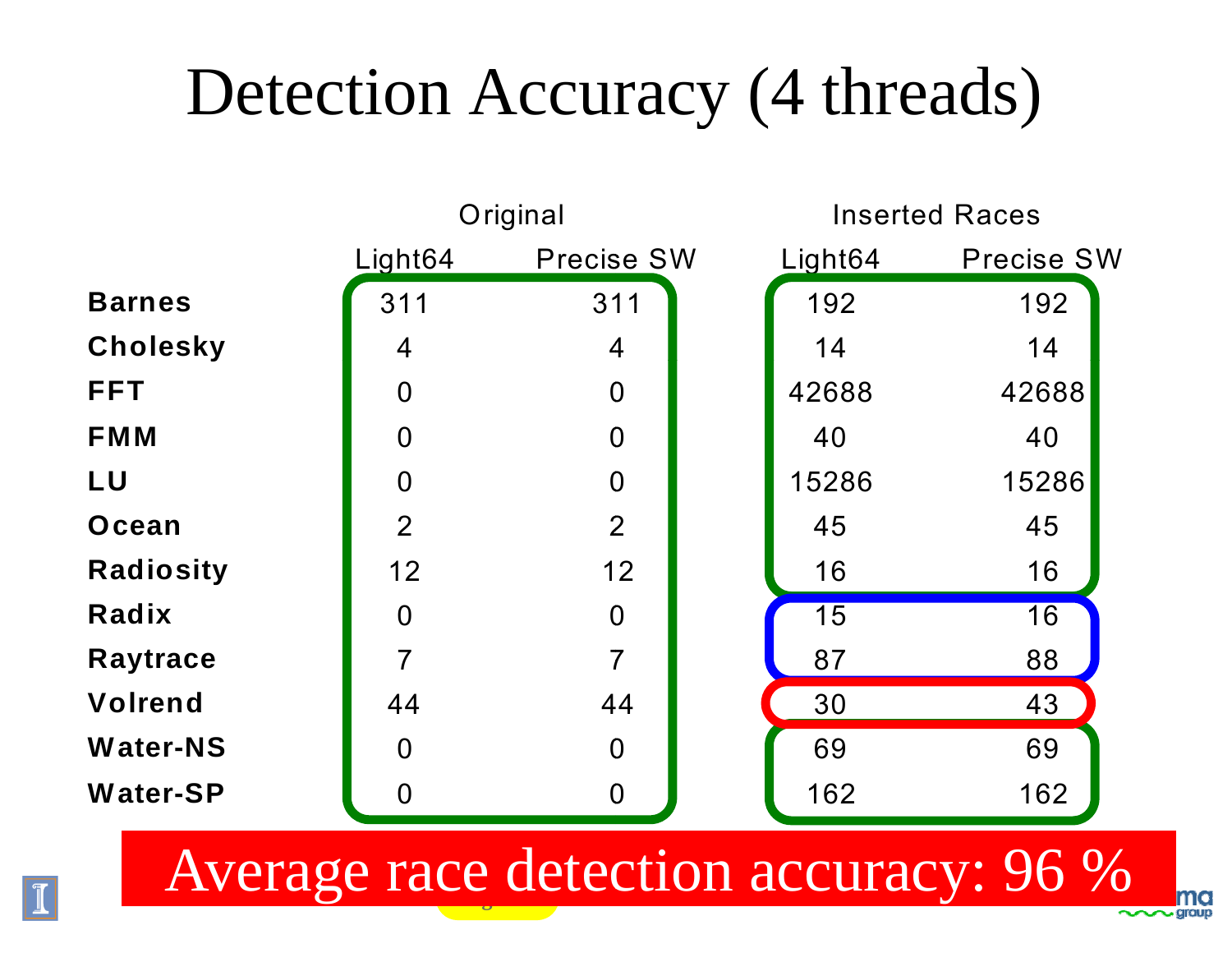## Also in the Paper

- Additional Light64 versions
- Optimization for the phase that pin-points races
- Characterization of the systematic testing
- Overhead and accuracy for two-threaded runs
- Additional results
- Software-only implementation





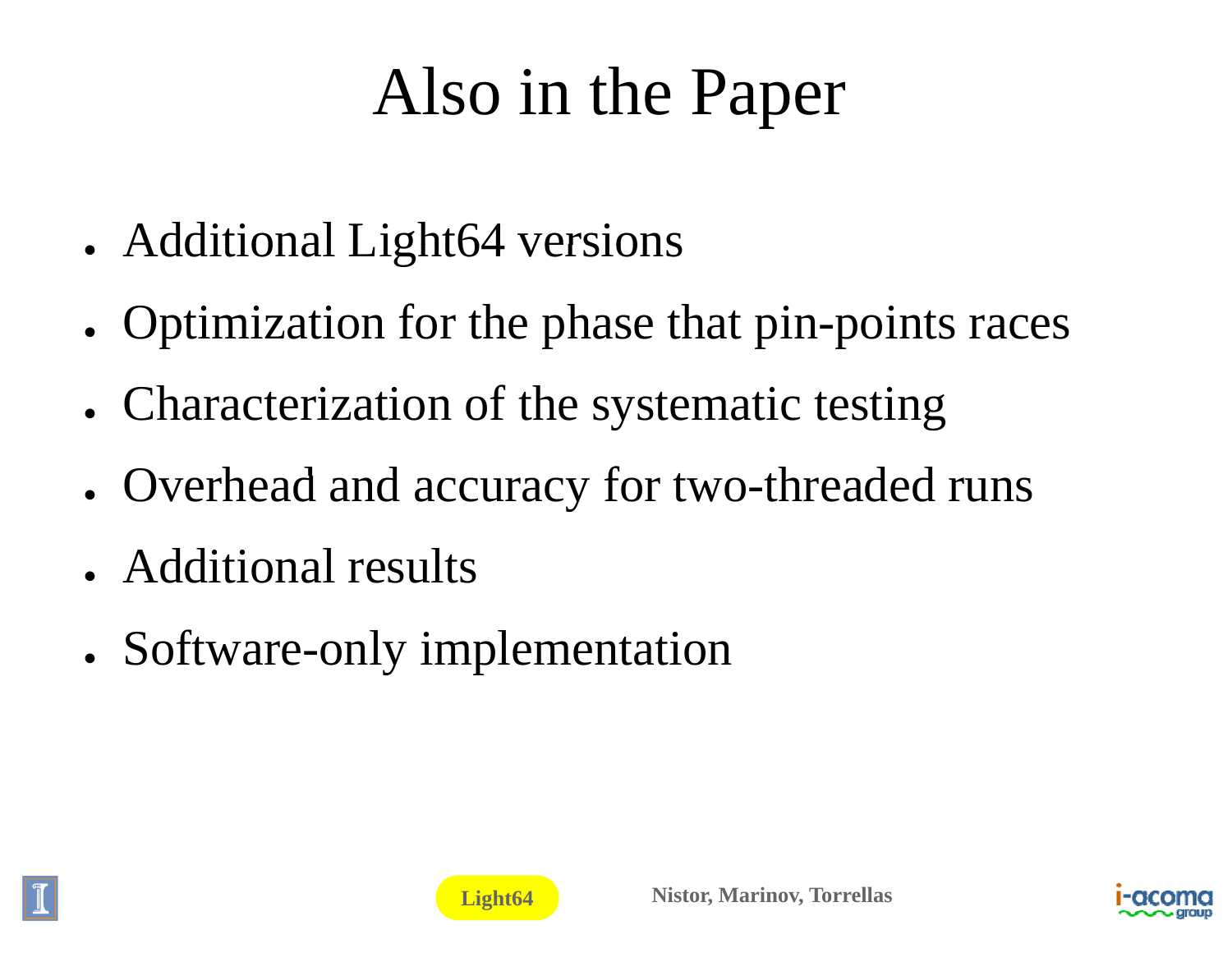## **Outline**

Motivation **Systematic Testing** Light64 Evaluation **Conclusion**





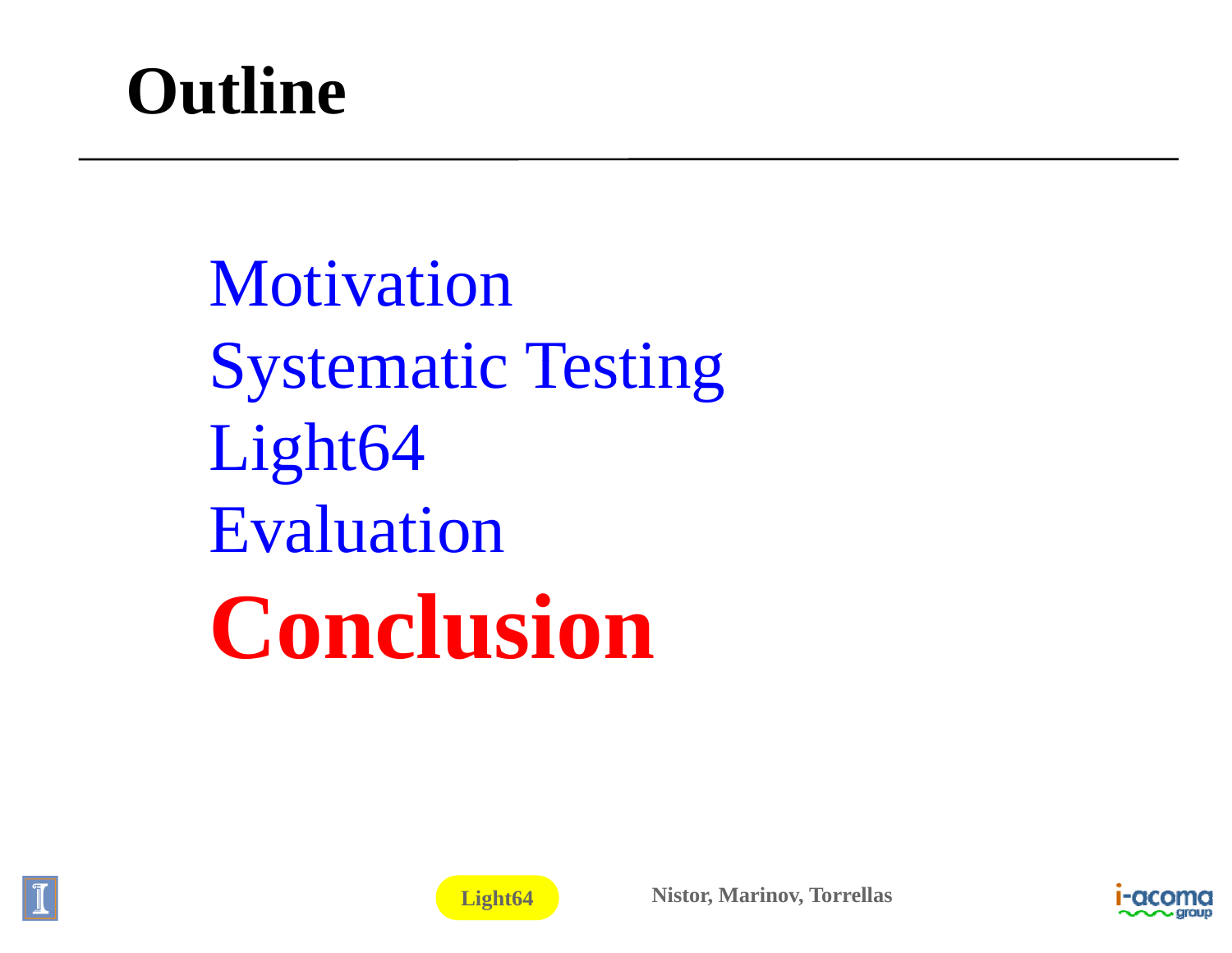## Conclusion

•Introduced Light64, new data race detection technique for use during <sup>s</sup> systematic testing

| $\mathbf{I}$               | ┙                             |                            |  |
|----------------------------|-------------------------------|----------------------------|--|
|                            | Light64                       | <b>Other HW</b>            |  |
| <b>HW</b>                  | 64 bits                       | 72 â@400 Kbits             |  |
| <b>Virtualize</b>          |                               | NO or replicate the HW     |  |
| <b>Cache spill</b>         |                               | X<br>except one            |  |
| <b>Context switch</b>      |                               | X                          |  |
| <b>Migration</b>           |                               | <b>NO or additional HW</b> |  |
| <b>No False Positives</b>  |                               |                            |  |
| <b>Few False Negatives</b> |                               |                            |  |
| <b>Runtime Overhead</b>    | $2$ $\hat{a}$ $\hat{g}$ $7\%$ | 0.5%                       |  |